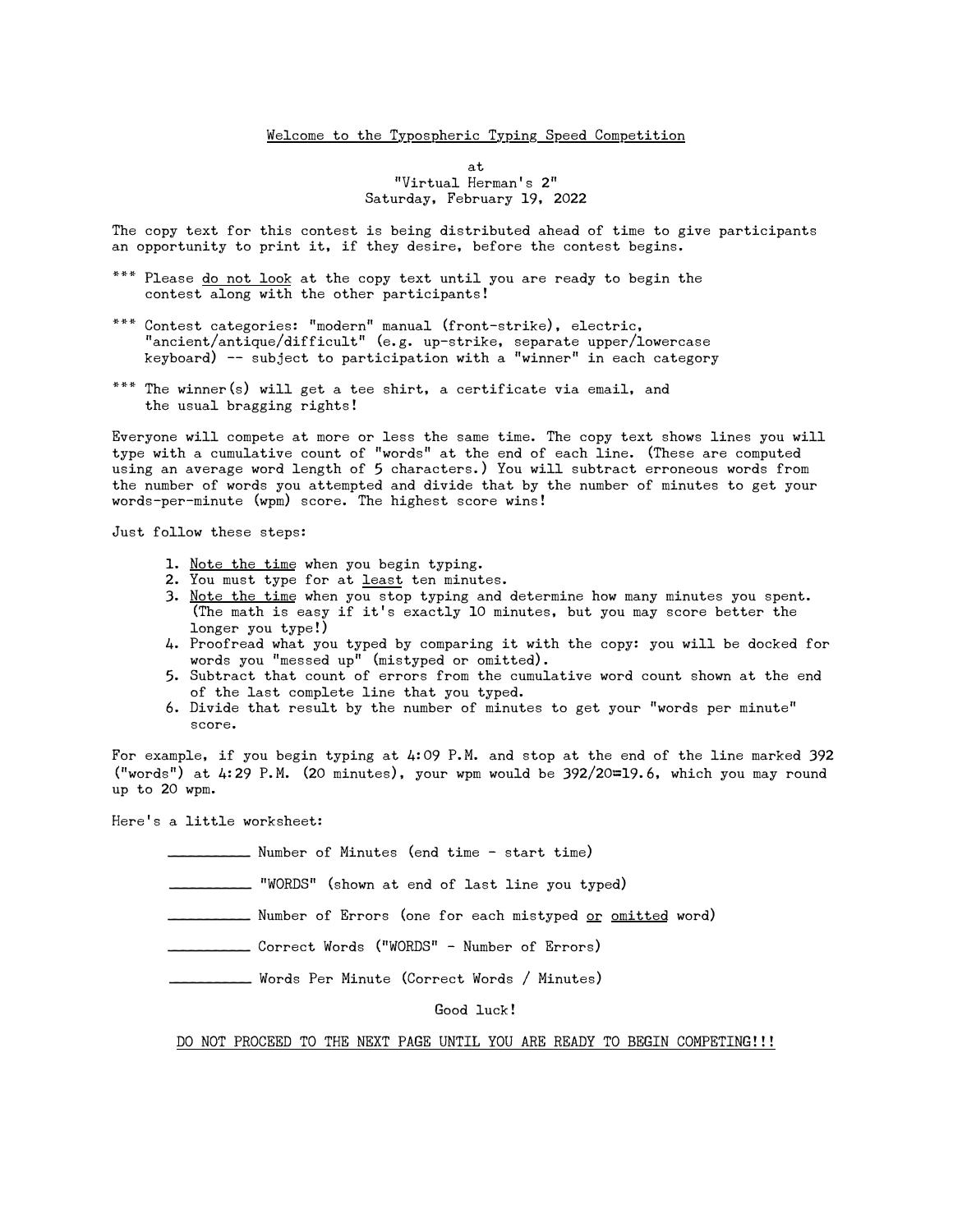**The Typewriter as a Mechanical Writing Instrument 9 Early Efforts to Contrive a Writing Machine 17**

 **From a mechanical viewpoint the printing press and the 27 typewriter are half brothers. This close relationship seems 38 not to have been recognized by the early inventors. For three 49 hundred years following the first use of the movable type press 61 in Europe, only two known efforts were made to construct a 71 writing machine. One of these was the work of an English 81 engineer named Henry Mill, who in 1714 obtained from Queen Anne 93 a patent on "an artificial machine or method for impressing or 104 transcribing of letters singly or progressively one after 115 another, as in writing." The other attempt, made in 1784 by an 126 unnamed Englishman, resulted in a crude machine for embossing 137 letters on rending material for the blind. 145**

## **Basic Experiments on the Writing Machine 153 153**

 **After the beginning of the nineteenth cntury, efforts to 163 contrive a servicable writing machine were intensified. The 174 twenty-five years following 1829 were marked by a succession of 186 experiments dealing with various mechanical problems basic to 198 the project. The four years from 1829 to 1833, for example, 208 witnessed the trial of two radically different methods of 219 arranging the type. An American named Burt patented a machine 230 in 1829 on which the type was all fixed to a semicircular plate 241 which moved as the writing progressed. In 1833 Projean, a 251 Frenchman, invented a machine fitted with a group of individual 263 type bars, which is the arrangement used on most modern 273 typewriters. 276**

 **A notable contribution to the basic mechanism of the typewriter 288 was made in 1843 by Charles Thurber of Worcester, 297 Massachusetts. He contrived a moving platen, or cylinder, for 308 spacing between letters, which is now used universally in the 319 form of the carriage. In 1856 A. Ely Beach of New York 329 patented a machine with the type bars forming a basket shape 339 and printing at a common center. This arrangement of the type 350 bars is now used on most makes of machines. The Beach machine 361 had two serious defects: it was slow in operation and printed 372 only on a narrow ribbon of paper. In 1857 Dr. Samuel W. 382 Francis, a New York physician, patented a machine which 392 possessed one characteristic lacking in all preceding ones: it 404 typed with a speed exceeding that obtainable by hand. It was, 415 however, too costly for commercial use. 422**

 **The Invention of the First Practical Typewriter 431**

 **The final construction of a successful writing machine took 442 place during the seven years extending from 1866 to 1873. The 453**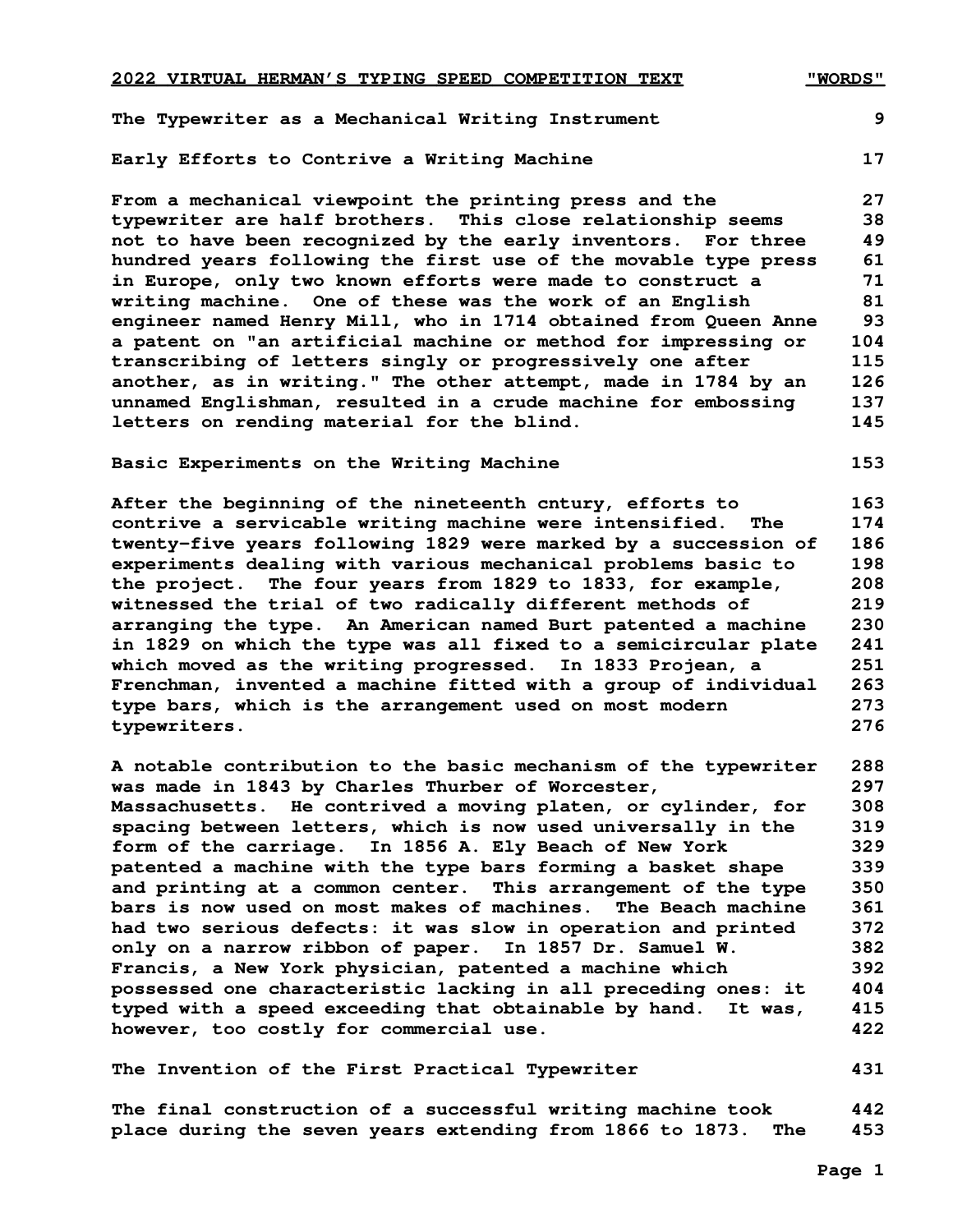### **2022 VIRTUAL HERMAN'S TYPING SPEED COMPETITION TEXT WORDS"**

 **work was carried on by three men in a suburb of the city of 463 Milwaukee, Wisconsin. One of these men, Carlos Glidden, had 474 been interested in improving farm machinery. The other two, 485 Samuel W. Soule and Christopher Latham Sholes, were printers. 497 Immediately preceding the beginning of their work on the 507 typewriter, they had been engaged in developing a machine for 518 numbering serially the pages of blank books. Of the three men, 530 Sholes seems to have provided the inventive genius which led to 541 the construction of a practical typewriter. He had the 551 additional distinction of christening the new device with the 562 name, "type-writer". The first model of the 571 Sholes-Glidden-Soule machine was patented in 1868; the second 582 model was patented in the same year. While it is very crude in 593 appearance, it suggests in a vague way the machine of the 603 present.** 606

 **The "keys" consist of the rows of bars on the front side of the 616 machine near the top. The type bars are located on the inside 627 at the bottom, being connected by wires with the keys. By 1873 638 the development had gone forward so rapidly that the machine 649 was presented to a manufacturer for consideration, and a 659 contract was made for production. 666**

 **The company that undertook the production of Sholes' machine in 678 1873 had had long experience in the manufacture of other heavy 689 articles, such as guns, farm implements, and sewing machines. 700**

 **Its early typewriters were suggestive in appearance of the 711 sewing machine and had, in fact, some features borrowed 721 directly from that device. The first commercial typewriter 732 stood on a high stand, designed like the frame of the sewing 743 machine. More interesting, however, is the foot pedal, by 754 which the carriage was returned. Many detailed improvements 765 have been made in the typewriter during the sixty years which 776 have elapsed since 1873. Most of the basic principles which 787 Sholes included in his first finished machine are, however, 798 still important features of the typewriter today. 807**

 **\* \* \***

 **Purposes Served by the Typewriter in the Kindergarten 817**

 **At first thought it may be difficult for either teachers or 828 parents to give a set of sound reasons for using typewriters 838 with children as young as those in the kindergarten. It may be 849 supposed that on entering school, they would have little, if 860 any, need for a complex writing machine. It may not be easy to 871 perceive any relation between a child's manipulation of the 882 typewriter and his early contacts with the ordinary school 893 activities. The experience of a group of kindergarten teachers 904 indicates, however, that placing typewriters at the disposal of 916**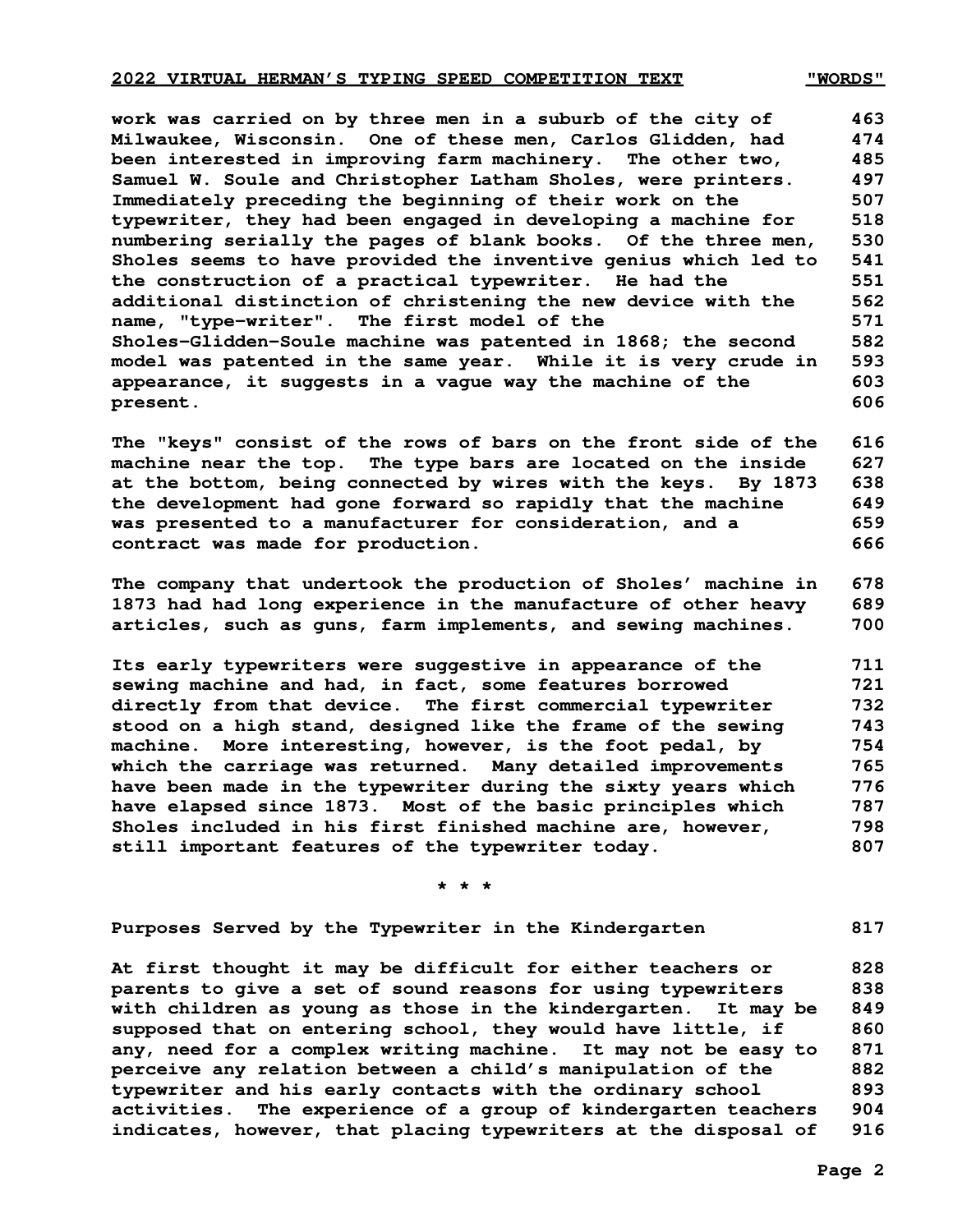**even rather young children has a number of educational values. 928 Some of these will be briefly discussed in this section. 938**

# Provision for the Manipulative Stage **1945** 1945

 **Anyone who has observed the early efforts of a child to gain 956 control of an instrument pencil or a brush will recall a 966 well-marked "scribble stage." As viewed from the outside, the 977 child, during this period, is merely engaged in producing 988 random marks on every surface with which he can bring the 998 instrument into contact. 1003**

 **A closer analysis of this activity will usually reveal the fact 1015 that during this period of apparently purposeless movement the 1026 child is actually gaining his first crude mastery of the tool. 1037 He is learning to recognize the complex combination of physical 1049 and mental experiences which compose the act of making a mark. 1060 He is integrating the movements of his fingers, hands, arms, 1071 and eyes. This process of attaining unity of action is basic 1082 to using the instrument for the higher purposes of meaningful 1093 expression. 1096**

 **The seribble stage of writing or drawing probably has its 1107 counterpart in the development of any complex manipulative 1118 skill, whether it be driving a car, using a tennis racket, or 1128 operating a typewriter. In the case of the last of these, it 1139 seems clear that a well-defined period of random operation of 1150 the machine marks the effort of the young learner to gain a 1161 general adjustment to it. He experiments with the amount of 1171 pressure needed on the keys and special devices, with methods 1183 of inserting paper, and with spacing between words and lines. 1194 These activities are gradually organized into a unified 1204 response to the typewriter and provide a basis for later 1214 meaningful writing. 1219**

 **Contact with Symbols 1223**

 **When the child enters school, he brings with him a stock of 1234 concrete experiences which he has acquired from people and 1244 objects. He knows various characteristics of animals, plants, 1256 human beings, foods, playthings, clothing, tools, and 1266 buildings. He understands how to perform many physical acts, 1277 such as walking, climbing, throwing, and lifting. 1287**

 **In the early school grades the child is confronted with the 1297 dificult problem of grasping the meaning of the abstract 1308 symbols with which the grown-up world represents things and 1319 activities. He finds that a combination of crooked marks on 1330 the board or in a book stands for experiences which he is 1340 accustomed to expressing by sound or movement. He is thus 1350 introduced to an entirely new way of interpreting such objects 1361**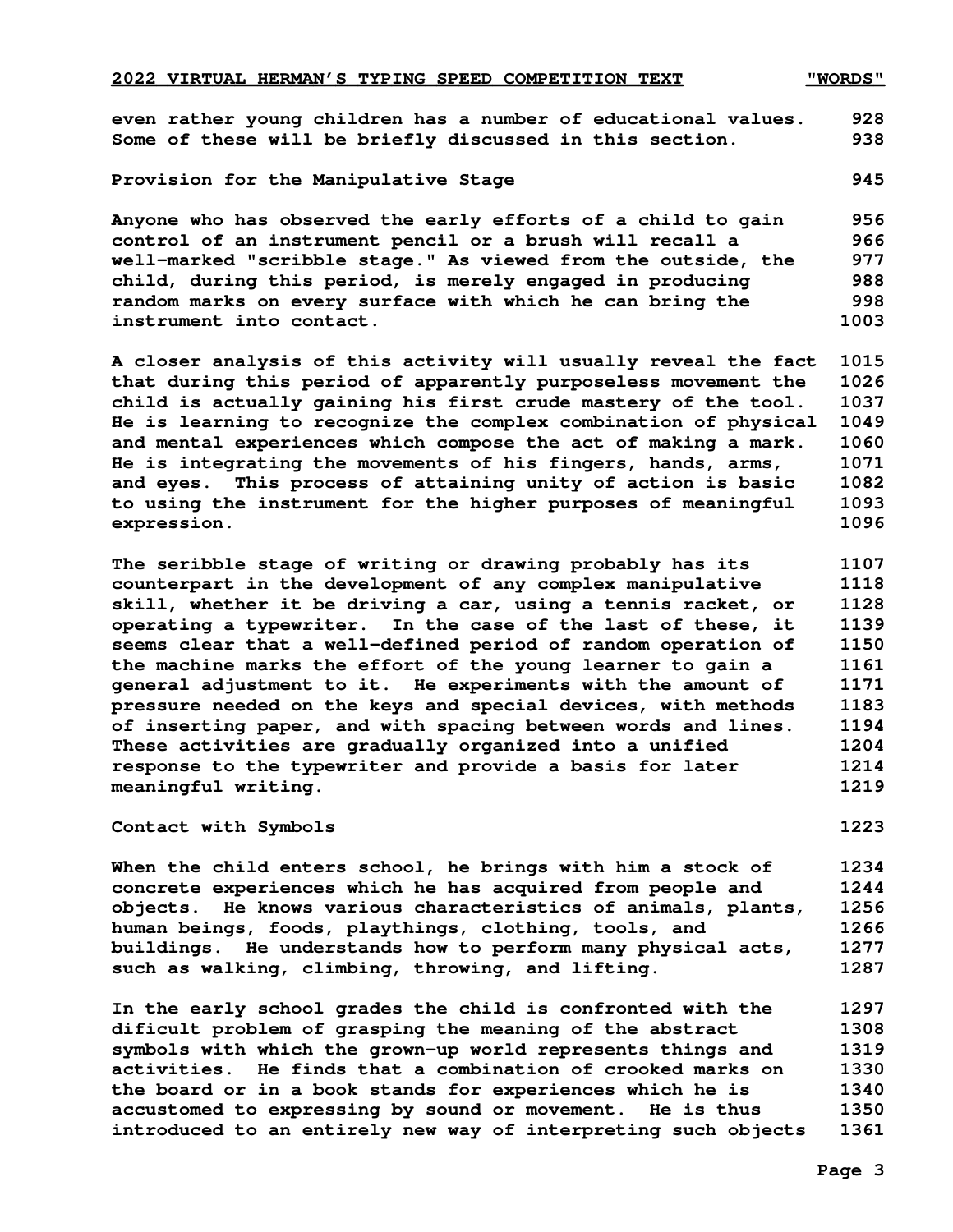# **2022 VIRTUAL HERMAN'S TYPING SPEED COMPETITION TEXT WORDS"**

 **as dog and boy and such activities as climb and run. Similarly, 1373 a set of marks is substituted for quantities such as two, five, 1384 and seven, which he has either pointed out or used a spoken 1394 word for.** 1397

 **The keyboard of the typewriter contains all of the symbols 1407 which are used to form words and indicate quantities. The 1418 manipulation of the machine by the child, even in a random way, 1429 provides him with an informal contact with symbols, and leads 1440 to an understanding of their general shapes and sizes. This is 1451 doubtless an important preparation for later use of the symbols 1463 in the more formal work of reading and number. With many 1473 children it makes possible a beginning in these subjects, even 1484 in the kindergarten. They learn to write their own names on 1495 the machine, as well as a few words and many numerals. 1504**

## **The Machine as a Writing Instrument 1511**

 **The complete grasp of the function of an instrument is an 1521 important phase of learning to control it. The novice in car 1532 driving has to learn not only how to operate the various levers 1543 and brakes but also which to operate under varying conditions. 1555 It helps him very little to know that he moves his foot if he 1565 does not remember what will happen when he moves it in a 1575 certain way. The function of the typewriter can be grasped by 1586 the young child not only in its totality but in its details. 1597 \_He finds that a certain part of the machine holds the paper, 1607 another moves it, another makes the mark, another spaces 1618 between words, and that a combination of these devices makes 1629 writing possible. 1633**

# **More General Values in the Use of the Machine 1641**

 **In addition to the direct results of using a typewriter, there 1652 are a number of casual values which kindergarten children 1663 obtain. They learn that it is possible to devote themselves, 1674 for a period of time, to a piece of independent work. They 1684 learn to handle with care an important piece of school 1694 equipment. They are eager to assume the personal 1703 responsibility for getting a machine from the cupboard, 1713 carrying it around the room, opening it, and later replacing 1724 the cover. 1727**

 **In using the machines cooperatively with other children in the 1738 room, the individual receives many important social lessons. 1750 The typewriters have to be taken by turns so that each person 1760 will have an opportunity to use them. Care on the part of each 1771 person in handling machines results in keeping them in good 1782 repair for all. Often one child's problem in using some device 1793 on the machine can be solved by the assistance of another child 1804 who has had more experience in the work. 1812**